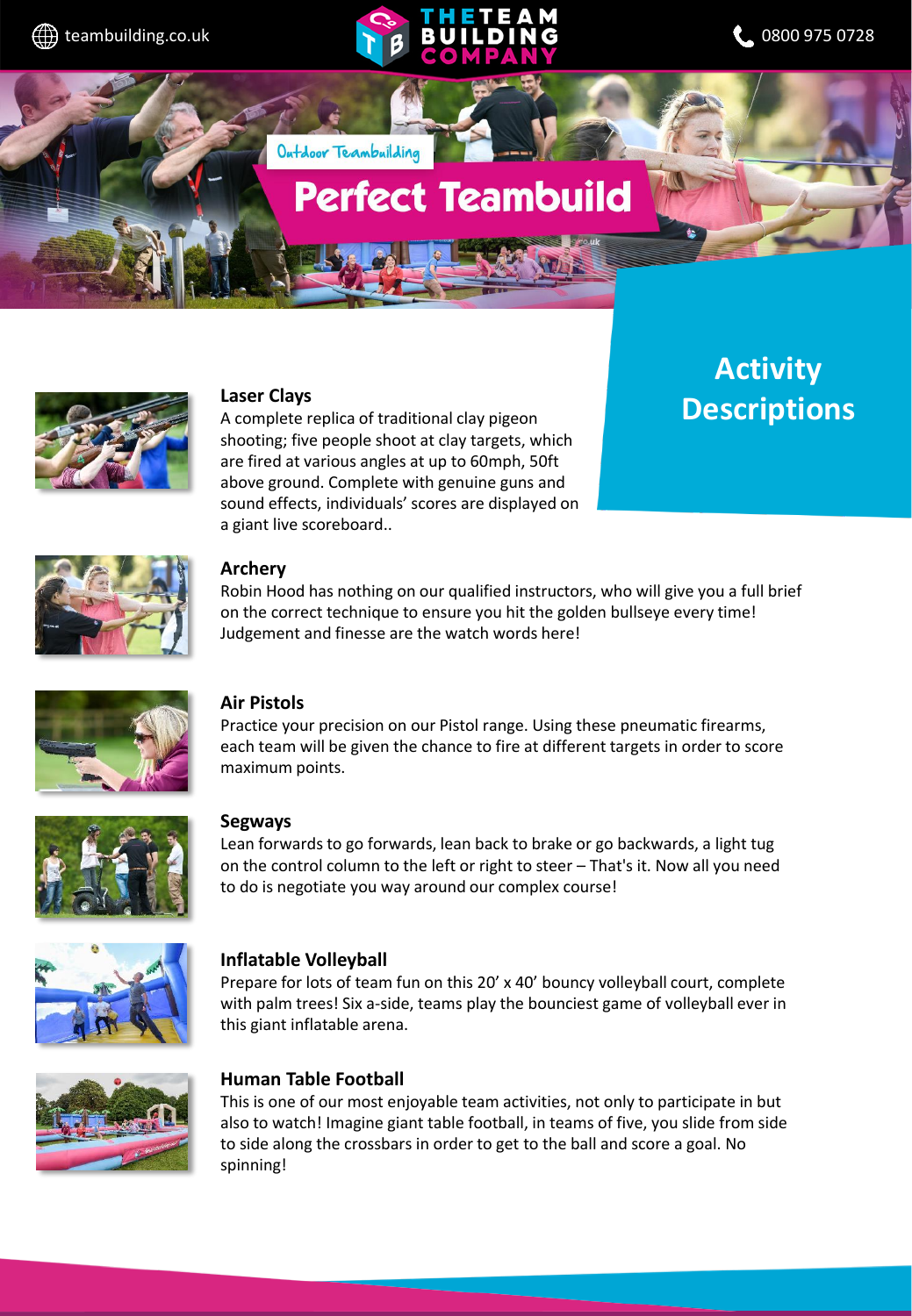



# **Perfect Teambuild**



#### **Axe Throwing**

Outdoor Teambuilding

Channel your inner Viking with this Norseman inspired activity! Teams are taught the 'proper' axe throwing technique before taking it in turns to put their skills to the test by launching axes at our targets… will you prove yourself in the eyes of Thor?

### **Activity Descriptions**





#### **Cypher**

An alien crash site has exposed a number of objects that you need to retrieve in order to earn your crystals. However, the area is radioactive! So you have to use cunning and guile to retrieve them from a safe distance…

#### **Oasis**

Your team has stumbled into a field of silver orbs. Using the limited resources supplied, you must plot a single path through the field in order to retrieve as many of these orbs as possible. Mental and physical dexterity are useful here…



#### **Chemical Rescue**

After a dangerous chemical spill, leaving all but one of your team temporarily blinded, several containers still pose a risk within the contaminated zone. Using a complex system of suspended ropes and pulleys the team must work together to safely extract the containers from the zone.



#### **Suspense**

Here your team are faced with a series of suspended pipes. Each team member will lower/raise each pipe in order to allow the safe transfer of a number of radioactive cores from one side to the other. Frustrating as it is challenging there's a reason it's called Suspense…



#### **Bridge Build**

The team is faced with a collapsed bridge over a raging crocodile infested ravine, of sorts... Some equipment has been washed to the shore and the team must use this to rebuild the bridge and get the whole team safely across.